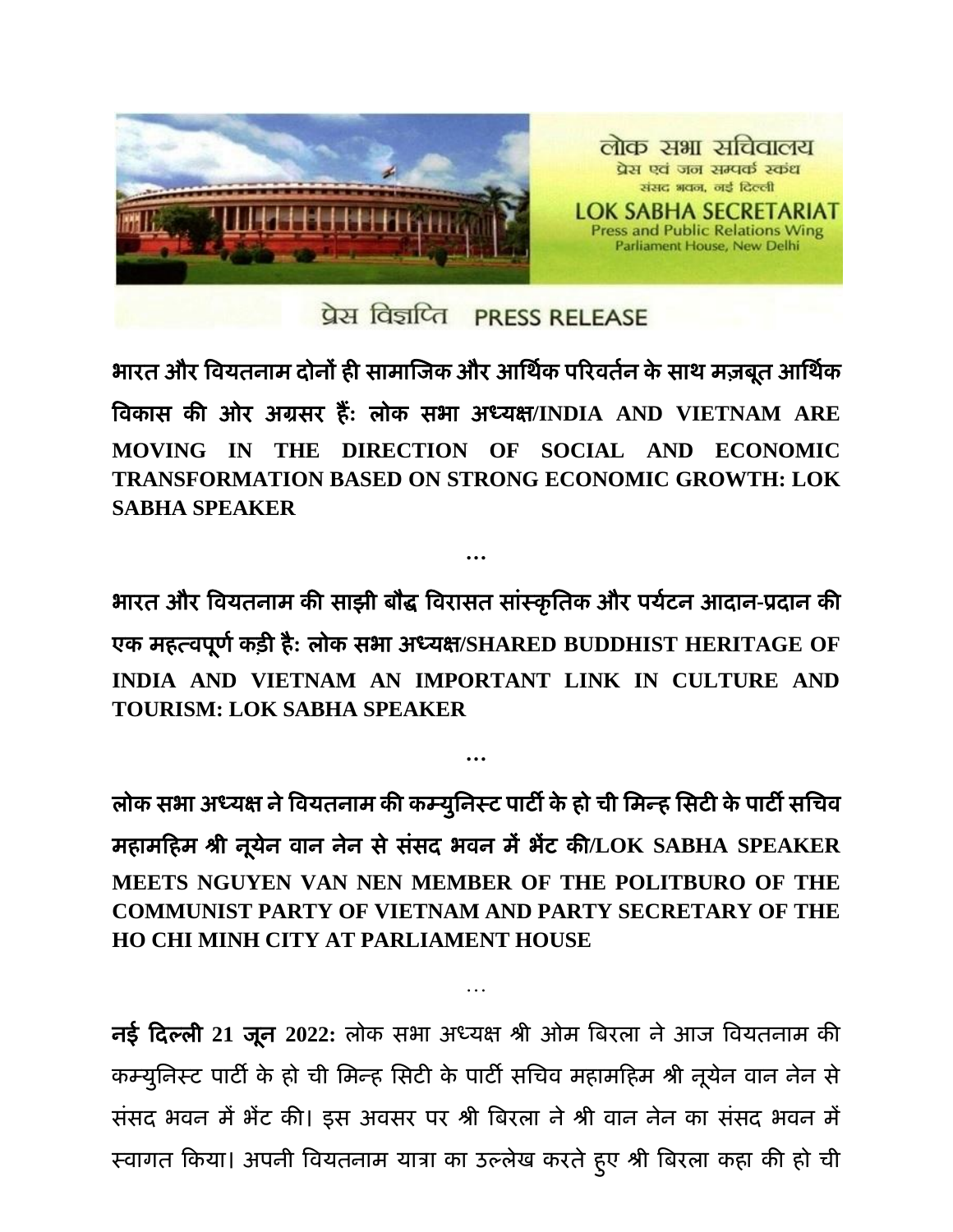मिन्ह सिटी, वियतनाम की बढ़ती समृद्धि, आर्थिक सफलता और आधुनिकीकरण का प्रतीक है।

भारत-वियतनाम राजनयिक संबंधों की 50वीं वर्षगांठ के अवसर पर दोनों देशों के बीच आपसी संबंधों को मजबूती देने के विषय में श्री बिरला ने कहा कि वियतनाम के वित्तीय, तकनीकी और औद्योगिक केंद्र के रूप में, हो ची मिन्ह सिटी भारत-वियतनाम आर्थिक और व्यापारिक संबंधों में एक महत्वपूर्ण भूमिका निभाता है।

दोनों देशों में कोरोना महामारी से उत्पन्न कठिनाइयों के बाद मजबूत आर्थिक सुधार का उल्लेख करते हुए श्री बिरला ने कहा कि व्यापार, निवेश, प्रौद्योगिकी, सतत विकास, डिजिटल अर्थव्यवस्था आदि के क्षेत्र में दोनों देशों को आपसी सहयोग को और मजबूत करना चाहिए। उन्होंने आगे कहा कि कोविड महामारी के बाद भारत और वियतनाम दोनों ही सामाजिक और आर्थिक परिवर्तन के साथ मज़बूत आर्थिक विकास की ओर अग्रसर हैं। श्री बिरला ने कहा कि पीएम गतिशक्ति, नई शिक्षा नीति, कौशल विकास आदि के रूप में शिक्षा, स्वास्थ्य तथा इंफ्रास्ट्रक्चर डेवलपमेंट, में आए नए निवेश भारत को सुनहरे भविष्य की ओर आगे बढ़ा रहे हैं। उन्होंने आशा व्यक्त की कि भारत और वियतनाम के बीच मजबूत व्यापार और सभ्यतागत संबंध हैं जो भविष्य में भी मजबूत होते रहेंगे।

श्री बिरला ने कहा कि भारत में आयोजित आसियान-भारत विदेश मंत्रियों के मीटिंग, भारत एवं वियतनाम के विदेश मंत्रियों की द्विपक्षीय बैठक तथा भारत के रक्षा मंत्री की वियतनाम यात्रा दोनों देशों के आपसी संबंधों में महत्वपूर्ण मील के पत्थर साबित हुए है। अपनी बैठक में श्री बिरला ने दक्षिण पूर्वी एशिया के प्रति भारतीयों में बढ़ती रूचि तथा वियतनाम के लोगों का भारत के प्रति रुझान का उल्लेख करते हुए दोनों देशों के बीच पर्यटन संबंधों की अपार संभावनाएं पर ज़ोर दिया। उन्होंने कहा कि दोनों देशों की साझी बौद्ध विरासत सांस्कृतिक और पर्यटन आदान-प्रदान की एक महत्वपूर्ण कड़ी है।

8वां अंतर्राष्ट्रीय योग दिवस के विषय में श्री बिरला ने कहा कि वियतनाम में योग की व्यापक लोकप्रियता हमारे दोनों समाजों के बीच एक और महत्वपूर्ण सांस्कृतिक कड़ी है। श्री बिरला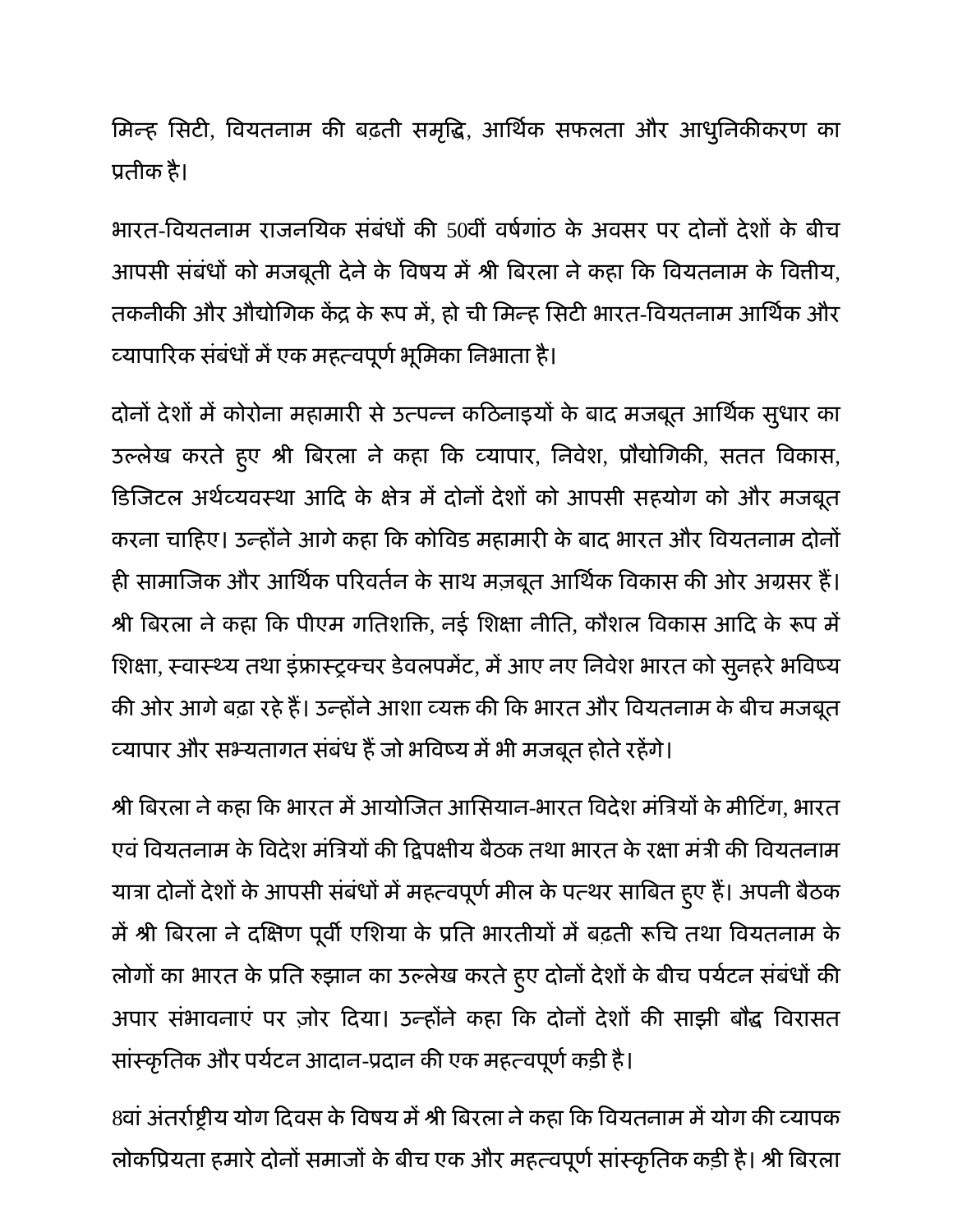## ने इस वर्ष के योग दिवस के विषय ''मानवता के लिए योग'' को वर्तमान संदर्भ में अत्यन्त प्रासांर्गक फतामा।

**New Delhi 21 June 2022:** H.E. Mr. Nguyen Van Nen, Member of the Politburo of the Communist Party of Vietnam and Party Secretary of the Ho Chi Minh City called on Lok Sabha Speaker Shri Om Birla, at the Parliament House today. At the outset Shri Birla welcomed Mr. Van Nen to the Parliament House. Referring to his recent visit to Vietnam, Shri Birla said that Ho Chi Minh City is a symbol of Vietnam's growing prosperity, economic success and modernization.

Marking the occasion of the 50th anniversary of the establishment of diplomatic relations between India and Vietnam, Shri Birla said that as the financial, technological and industrial Hub of Vietnam, Ho Chi Minh City is the center of India-Vietnam economic and trade and therefore plays an important role in the relationship between the countries.

Speaking about the strong economic recovery in both the countries after the COVID-19 pandemic, Shri Birla said that both countries should further strengthen mutual cooperation in the fields of trade, investment, technology, sustainable development, and digital economy etc. He further added that both India and Vietnam are moving towards social and economic transformation based on strong economic growth in the post pandemic world. Shri Birla said that new investments in education, health and infrastructure development, in the form of PM Gati Shakti, New Education Policy, Skill Development, etc., are taking India towards a golden future. He expressed the hope that India and Vietnam who enjoy strong trade and civilizational ties will continue to grow stronger in the future.

Shri Birla observed that the recent ASEAN-India Foreign Ministers' Meeting held in India, the bilateral meeting of the Foreign Ministers of India and Vietnam and the visit of Defence Minister of India to Vietnam have proved to be important milestones in the relationship between the two countries. Shri Birla emphasized the enormous potential of tourism between the two countries. Mentioning the growing interest of Indians towards South East Asia and the interest of the people of Vietnam towards India Shri Birla said that the shared Buddhist heritage of the two countries is an important link in cultural and tourism exchanges.